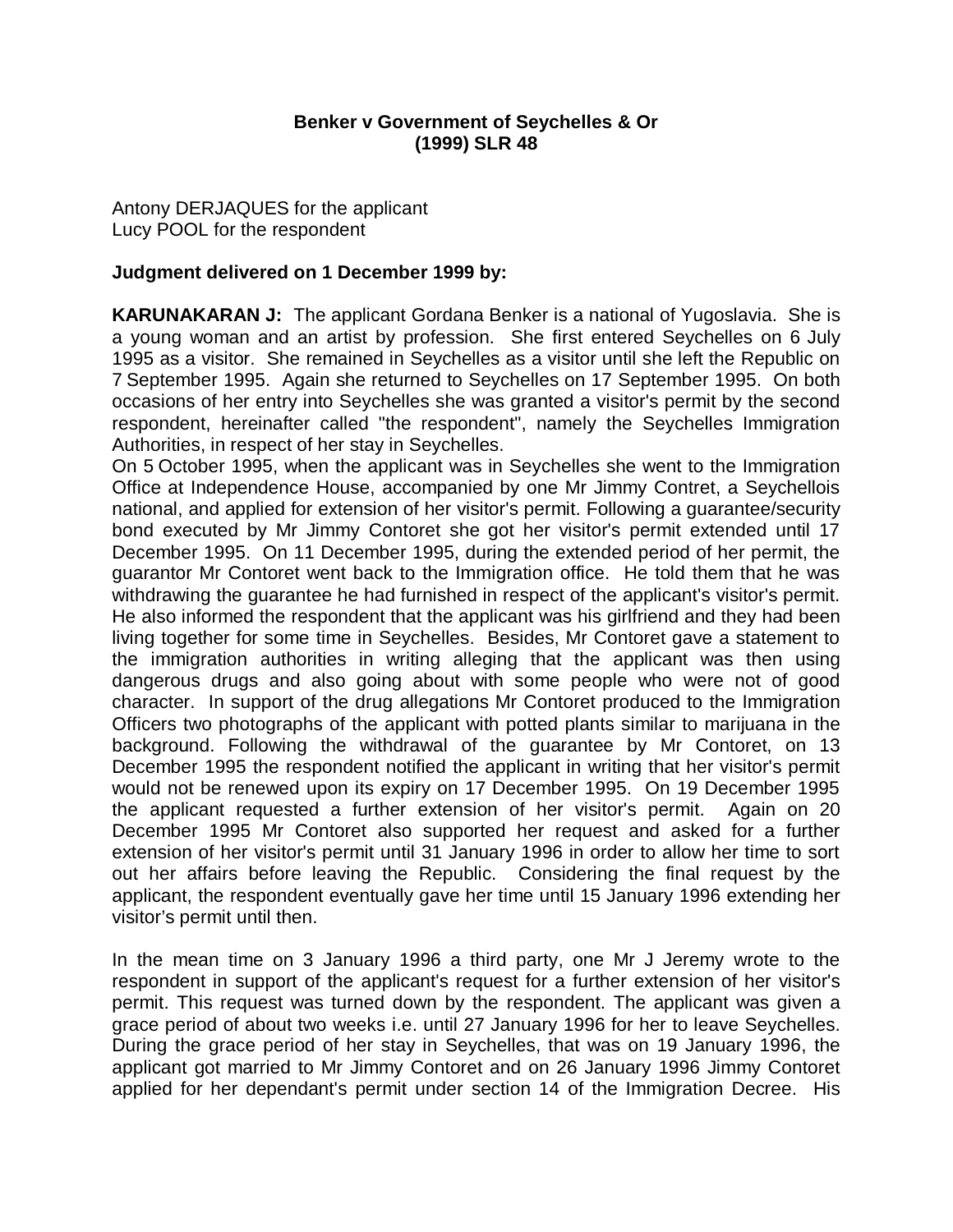application for the dependant's permit was turned down. The applicant thus continued to dodge the requests of the immigration authorities. In view of all of the above and the surrounding circumstances the respondent, by its final letter dated 19 February 1996, conveyed its decision to the applicant that she should leave the Republic on or before 28 February 1996. Aggrieved by the said decision of the respondent, the applicant has come before this Court now for a judicial review of the said decision. In this application she prays for a writ of certiorari quashing the said decision and also seeks a writ of mandamus compelling the respondent to review his decision.

Counsel for the applicant, Mr Derjaque, in essence submitted as follows -

- (a) The respondent has failed to give any reason for his decision.
- (b) The said decision of the respondent is unreasonable and irrational in terms of the *Wednesbury* principles. See *Associated Provincial Pictures Limited v Wednesbury Corporation* [1947] 1 KB 223 as applied by the Seychelles Court of Appeal in the case of John Desaubin v MESA and Competent Officer (unreported) Civil Appeal 52/1998.
- (c) The order made by the respondent against the applicant to leave Seychelles is draconian in nature as it breaks up a stable Seychellois family and hurts a Seychellois man by taking away his legally wedded wife from him. Mr Contoret has a right to have a family and to stay with a woman whom he loves. Moreover, Mr. Derjaques submits that if the applicant is sent back to Yugoslavia she might end up in Kosovo. In the circumstances, he contends that the decision of the respondent to deport the applicant from Seychelles is unreasonable and irrational.

On the other side counsel for the respondents, Miss L Pool, submitted that the respondent has acted rationally or reasonably in the circumstances. The decision in question is not arbitrary but grounded on valid reasons. According to her since drug offences are on the increase in the country no foreigner can be allowed to come in and get mixed up with drug dealers. The sudden marriage of the applicant to a Seychellois national was only intended to continue her stay in Seychelles. Therefore, she contended that the respondent has taken the decision to deport the applicant as he is empowered to do so in the national interest in terms of section 23(1) of the Immigration Decree. By the way, with due respect to the views of counsel I do not think the Court is now reviewing any deportation warrant issued under the hand of the Minister concerned in terms of section 23(1) of the Decree. It is also not the case of the applicant. In any event, counsel submits that the impugned decision of the respondent is reasonable and rational in the circumstances. Therefore, she seeks dismissal of the instant application and to uphold the decision of the respondent in this matter.

#### **Judicial Review in the new age**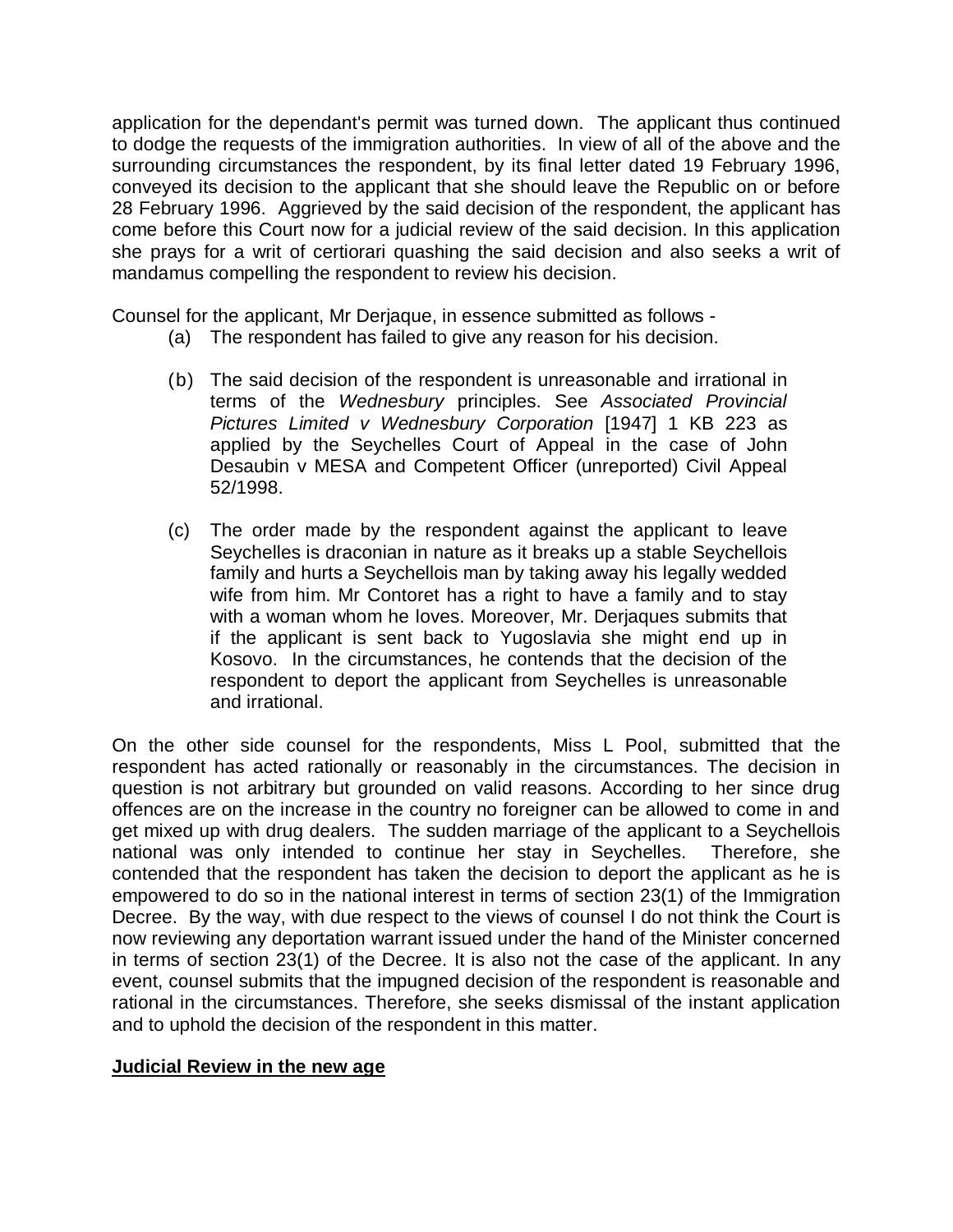It is pertinent to note here, that the law in the field of judicial review has witnessed considerable development since the time Lord Denning stated ity 50 years ago- at the end of his little book *Freedom under the Law* thus:

Our procedure for securing our personal freedom is efficient, but our procedure for preventing the abuse of power is not. Just as pick and shovel is no longer suitable for the winning of coal, so also the procedure of mandamus, certiorari and actions on the case are not suitable for the winning of freedom in the new age…. We have in our time to deal with changes which are of equal constitutional significance to those which took place 300 years ago. Let us prove equal to the challenge.

This challenge has been met today with considerable development of law evolved over several decades in the field of judicial review. In the present century of the welfare Ssate, the Government has concerned itself with every aspect of individual's life from womb to tomb. Consequently, the administrative action of the executive is proliferating. They increasingly affect the life of the ordinary man. There is always a danger to his rights and to the rule of law. Hence, the administrative actions are now increasingly and effectively being scrutinised and controlled by judicial review. This development is inevitable in order to meet the changing needs of time and society. This is evident from the classic statement on the scope and range of judicial review in Lord Diplock's speech in *Council of Civil Service Unions v Minister for the Civil Service* [1984] 3 All ER 935 at 950 where he says:

Judicial review has I think developed to a stage today when, without reiterating any analysis of the steps by which the development has come about, one can conveniently classify under three heads the ground on which administrative action is subject to control by judicial review. The first ground I would call "illegality", the second "irrationality" and the third "procedural impropriety". That is not to say that further development on a case by case basis may not in course of time add further grounds.

### **The impugned decision**

Obviously the matter herein involves a judicial review of the respondent's decision contained in his letter dated 19 February 1999 in which the applicant was asked to leave Seychelles on or before 28 February 1996. The letter reads as follows:

Dear Ms. Benker,

# **APPLICATION FOR DEPENDANT'S PERMIT FOR SELF**

I refer to your above application dated  $25<sup>th</sup>$  January 1996.

After careful consideration has been given to the application, I regret to inform you that it has not been approved.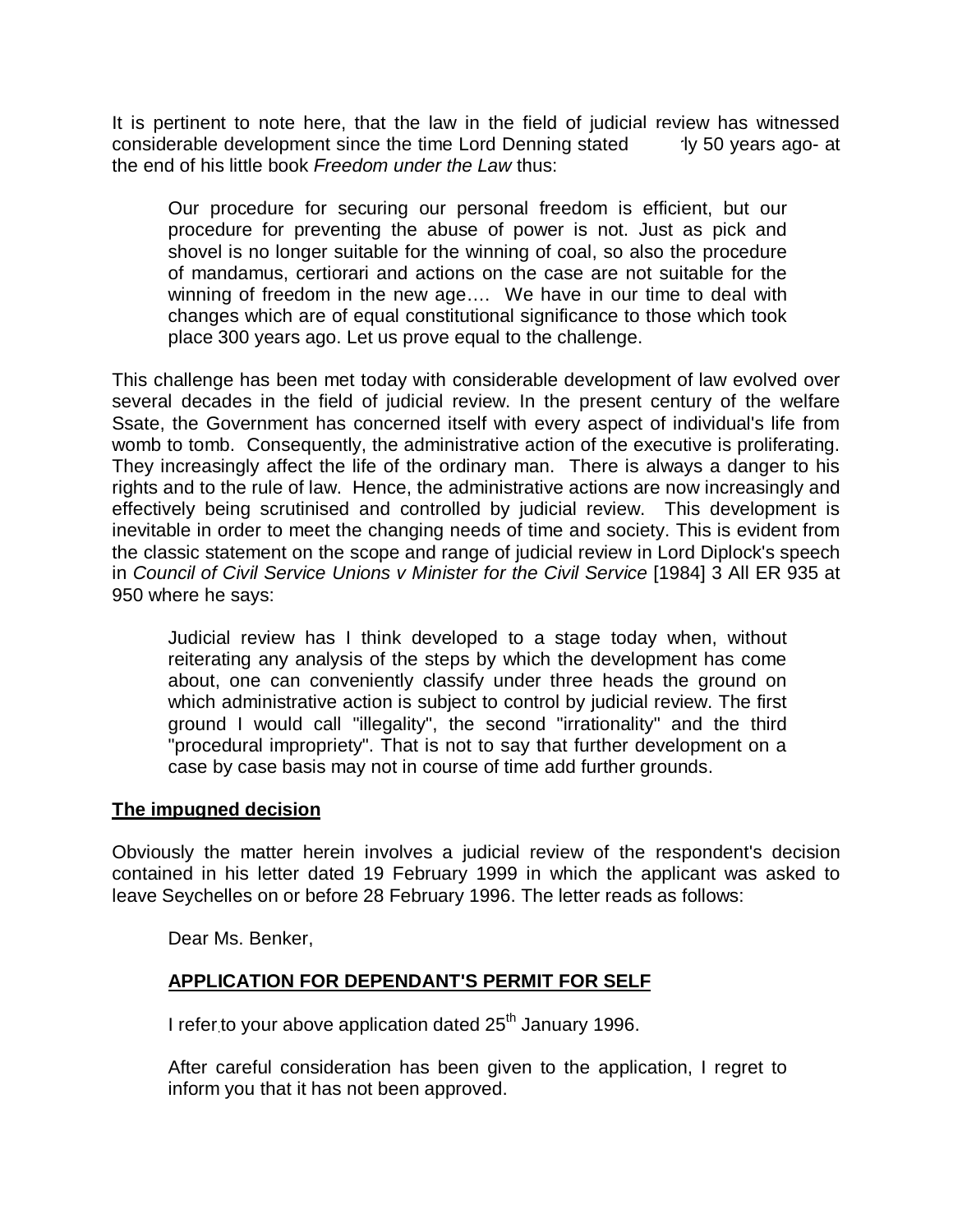Consequently, it has been decided that you make necessary arrangements to leave Seychelles on or before 28<sup>th</sup> February 1996.

I wish to point out that no further appeal on your part will be entertained and this decision is final.

Yours faithfully, Sd B. Potter For. Director of Immigration

In fact, this is the decision which the Applicant is complaining or and constitutes the subject matter in the instant case for judicial review. The applicant alleges that the said decision is irrational or unreasonable. Applying the yardstick of Lord Diplock (supra) it is clear that the ground alleged herein by the applicant falls under the second ground of classification. That is "irrationality". Therefore, the fundamental question before this Court for determination is this -

Whether the said decision of the Immigration authority in this matter is tainted with irrationality or unreasonableness?

To find an answer to this question of what the Court should do, Lord Greene gives the answer in the case of *Wednesbury Corporation* (supra) which stands as guiding principle, if I may say so. This runs as follows -

In considering whether an authority having so unlimited a power has acted unreasonably, the Court is only entitled to investigate the action of the authority with a view to seeking if it has taken into account any matters that ought not to be taken or disregarded matters that ought to be taken into account. The Court cannot interfere as an appellate authority to override a decision of such an authority, but only as a judicial authority concerned to see whether it has contravened the law by acting in excess of its powers.

In the light of the above guiding principles now let us investigate the entire facts and circumstances surrounding the impugned decision in order to see If the authority has taken into account any matter which ought not to be taken and the vice versa.

#### **Administrative Discretion**

Basically a visitor's permit granted to any foreigner is only a privilege accorded to him or her to enter and to remain within Seychelles until such permit expires. In fact, no foreigner can claim it as a right. Granting a visitor's permit obviously falls within the discretion of the Immigration Officer. This is evident from section 16(1) of the Immigration Decree. It is couched in the following terms:

16. (1) On application being made in writing, an immigration officer **may,**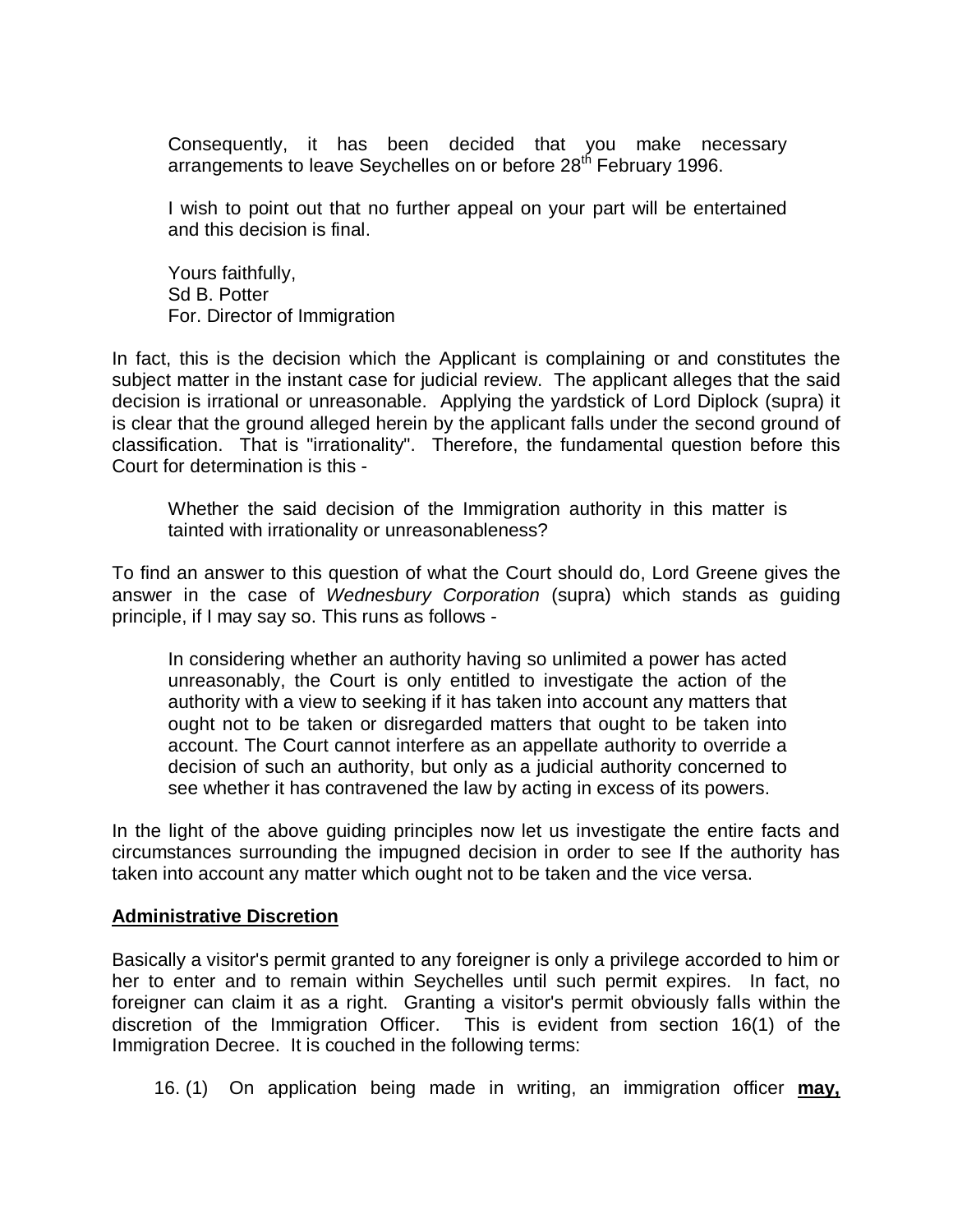(emphasis supplied) subject to such conditions as he may deem necessary, issue a visitor's permit to any person who-

- *(a)* is not a prohibited immigrant; and
- *(b)* is not the holder of a dependant's permit or a residence permit or a gainful occupation permit.
- *(2)* A visitor's permit….
- *(3)* The director of immigration may revoke a visitor's permit if there has been breach of any condition attached thereto or he considers it in the public interest so to do.
- *(4)* Any person aggrieved by the revocation of a visitor's permit under subsection (3) may appeal to the Minister whose decision shall be final and shall not be challenged in any Court.
- *(5)* Subject to this Decree, a visitor's permit shall authorise the holder to enter and to remain within Seychelles until such permit expires.

Here it is pertinent to note that the discretion conferred on the induction officer under Section 16 subsection (1) above regarding the issuance of visitor's permit is an administrative discretion not a quasi judicial discretion. I find it so, because the Decree itself does not specify the ground upon which the discretion of the immigration officer is to be exercised. Hence, this is an absolute administrative discretion conferred on the Immigration officer. This is what Woodman C. J had to say in his judgment in *R v Superintendent of Excise & Anor; ex parte Confait* (1947) SLR 154 at 161:

There are cases in which the very nature of the discretion conferred excludes the possibility of it being an absolute discretion. There are other cases in which the Act itself specifies the ground upon which the discretion of the competent authority has to be exercised. Where the Act itself so limits the discretion of the competent authority it is clear that that discretion is not an absolute discretion and the Court have readily held in such cases that the competent authority was under an obligation to act judicially.

In this particular case, section 16(1) does not limit the discretion of the Immigration officer by specifying any grounds upon which the discretion of the authority has to be exercised. Therefore, this Court tends to view this discretion per se as administrative and so not subject to review. The authority is under no obligation to act judicially in this respect. On the other hand if the Decree had specified the grounds limiting the discretion, then any decision taken on the basis of that discretion would of necessity, be judicial and subject per se to judicial review by the courts. Therefore, I find the decision of the Immigration officer on the issuance of visitor's permit under section 16(1) of the Decree is not subject to judicial review.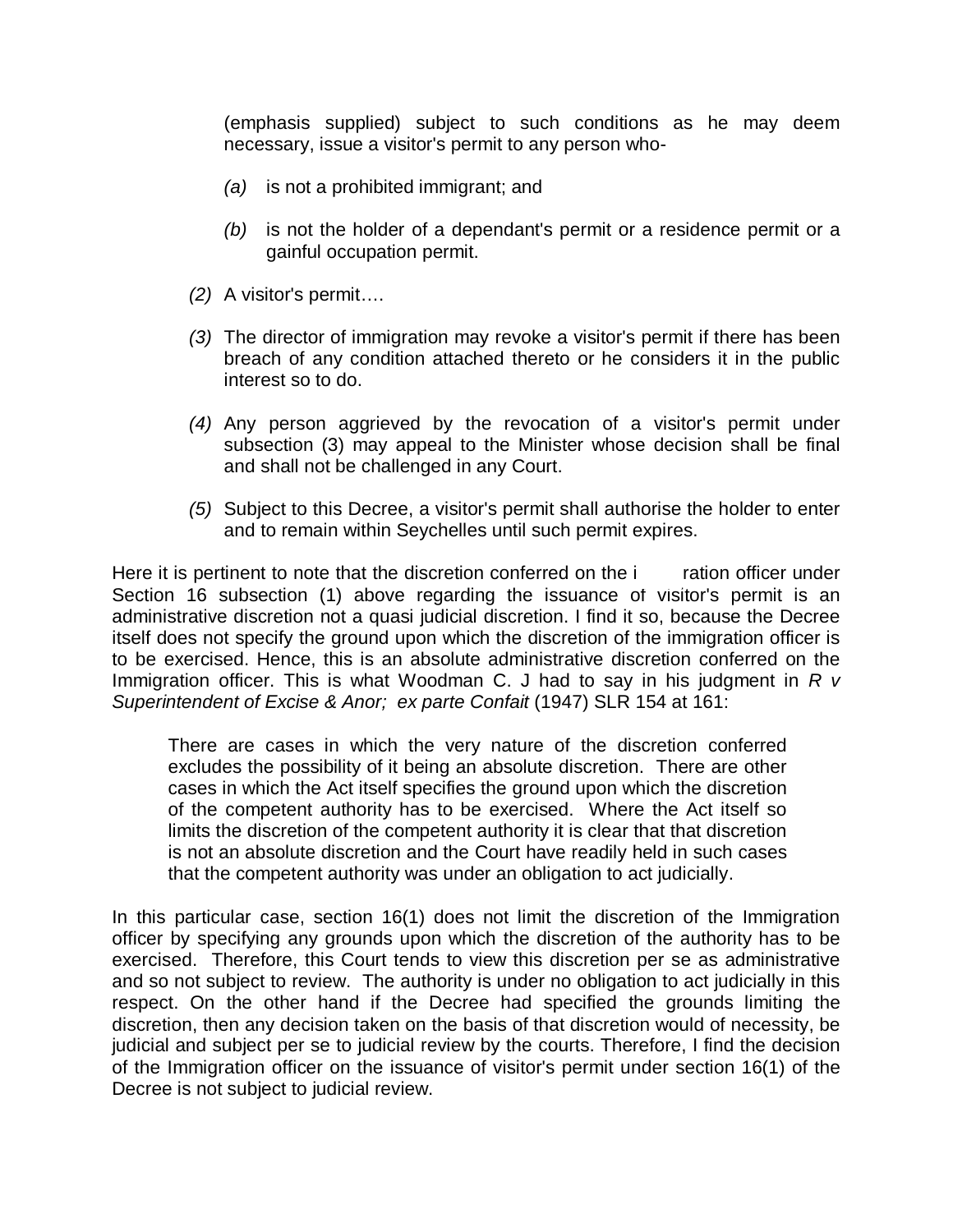For similar reasons given above, I find the discretion conferred on the authorities under section 14(1) in respect of dependant's permits is also an administrative discretion and is not subject to judicial review. Therefore, in summing up, any decision of the executive based on his administrative discretion is simply an administrative decision. They are not judicial or quasi-judicial decisions. In that case, the executive is under no obligation to act judicially. Hence they are not subject to judicial review.

Having said that I have to statefor avoidance of doubt, that the above proposition should not be misinterpreted as meaning that the Court has no jurisdiction to correct the decision of the Immigration Officer or executive when he falls into an error of law while exercising that discretion or acts ultra vires or out of his jurisdiction. In other words the courts have no control over or cannot interfere in his administrative discretion so long as he exercised his discretion in accordance with law and kept it within his jurisdiction.

## **Prohibited Immigrant**

Turning to the facts of the case, undisputedly the final extension of the visitor's permit granted to the applicant expired on 15 January 1996. However, the applicant, despite notice, chose and continued to remain in Seychelles without any legal status after the said permit had expired. Therefore, she became ipso jure, a prohibited immigrant. Indeed, a "prohibited immigrant" in Seychelles is defined and listed under section 19 of the Immigration Decree, which reads as follows:

19(1) The following persons, not being citizens of Seychelles, are prohibited immigrants:

- *(a)* …
- *(b)* …
- *(c)* …
- *(d)* any person in Seychelles in respect of whom a permit under this Decree has been revoked or has **expired (emphasis supplied)**

Therefore, the applicant, not being a citizen of Seychelles ame a "prohibited" immigrant" as from 16 January 1996 since she was in Seychelles and the visitor's permit issued under the Decree had expired.

In the circumstances, it is evident that the applicant got married to Mr Contoret in Seychelles on 19 January 1996 when she was, in fact, a prohibited immigrant in the Republic.

### **Dependant's Permit**

The law governing dependant's permits is laid down under section 14 of the Immigration Decree. It reads as follows: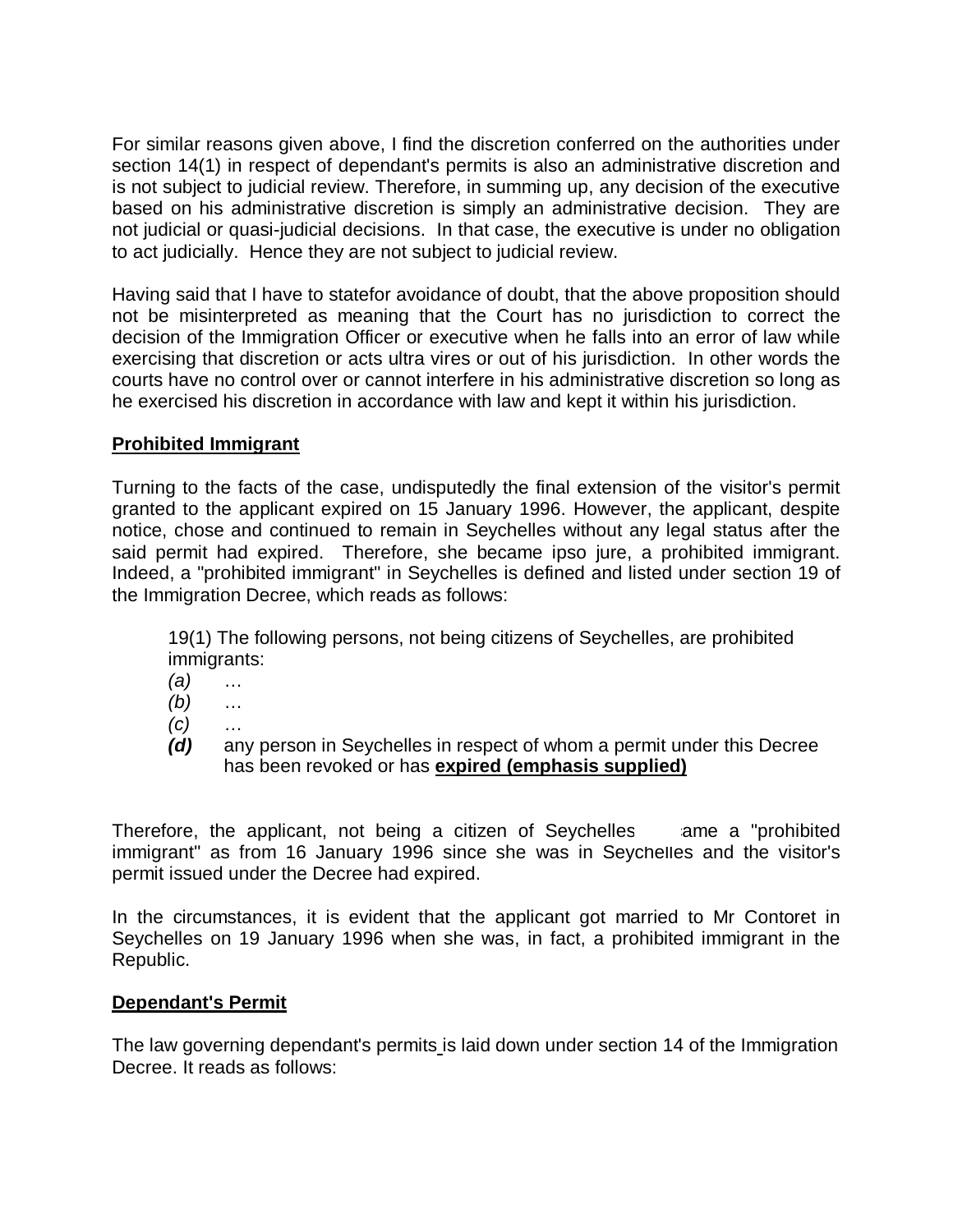14(1) On application being made in the prescribed manner, the Minister **may** issue a dependent's permit to any spouse or minor child of a citizen of Seychelles who is not -

- *(a)* a prohibited immigrant; or
- *(b)* a holder of a residence permit or a gainful occupation permit (emphasis added).

In fact, on 26 January 1996 Mr Contoret, being a citizen of Seychelles, applied for a dependent's permit for his spouse, namely for the Applicant. On that day undoubtedly the applicant had no status or at the least was a prohibited immigrant. Therefore, she was not eligible nor had any legal right to obtain or cause to obtain a dependant's permit by virtue of section 14(1)(a) of the Decree. The respondent therefore rightly refused the application for a dependant's permit in accordance with the law. In the circumstances, I find the decision by the respondent refusing a dependant's permit for the applicant is legal, rational and proper.

### **Reason for decision**

It is a settled position of case law that in an administrative action when the decision is a quasi-judicial decision and amenable to judicial review then the decision-making authority ought to give other parties the reasons for their decisions. This is evident from the English case *R v Secretary of State for Foreign and Commonwealth Affairs, ex parte Everett* [1989] 1 All ER 655. The same position is maintained in the case of *R v Passport Officer, ex parte Kathleen Pillay* (1990) SLR 250.

Coming back to Mr Dejacques' contention that no reason was given for the decision of the respondent in this matter I find it is not supported by facts. On the face of the letter of 19 February 1996 to the applicant it is clear that the respondent has communicated the basic reason for its decision to the applicant. In fact, that decision consists of two parts namely,

- *(a)* The application for the dependant's permit was not approved; and
- *(b)* The applicant should leave Seychelles.

As regards part (a) above, I have already found supra that the decision to grant or not to grant a dependant's permit squarely falls within the administrative discretion of the respondent. It is not a quasi-judicial decision. Therefore, the decision-maker is under no obligation to give the reason/s for his decision in this respect.

In any event, an application for a dependant's permit can be made only by a citizen of Seychelles. See section I -14 of 1983. If at all any reason required to be given by the respondent as to any decision on that application, it should be communicated only to that citizen of Seychelles who did apply for the permit, not to any other person or foreigner whose name has been mentioned in that application. Therefore, the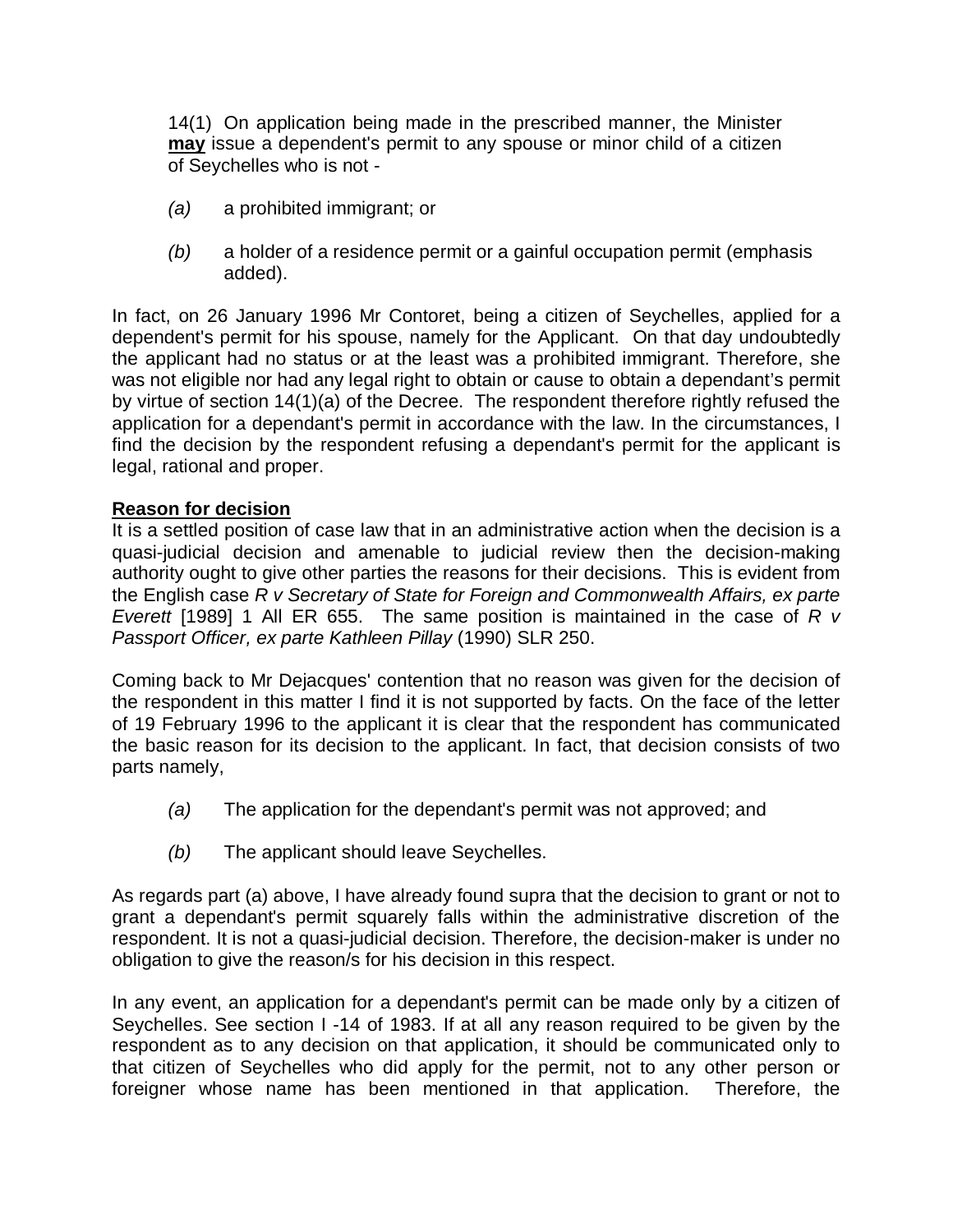respondent is under no obligation to communicate the reasc iny, to the present applicant, that too when she was a prohibited immigrant.

As regards part (b) of the decision above, the reason explicitly precedes the decision. The applicant has been asked to leave Seychelles because her application (sic) for a dependant's permit was not approved. Impliedly, she had no legal status to remain in Seychelles, leave alone the fact that she was a prohibited immigrant at the material time. Therefore, in my considered view the respondent has communicated the reason to the applicant as to why she should leave Seychelles. Hence the decision cannot be faulted on this ground as well.

### **Return to Kosovo**

The applicant entered Seychelles as a visitor. She was granted a permit to remain in Seychelles as a visitor under section 16 of the Immigration Decree. She never applied for political asylum under art 32(1) of the 1951 Geneva Convention on refugees on the grounds that if she was returned to Yugoslavia or Kosovo she was likely to be killed because of her religious or political beliefs. The immigration authority cannot reasonably be expected to presume a visiting guest as a refugee. They equally cannot and should not take into account Kosovo matters, which are in my view irrelevant to the issue of visitor's or dependant's permit. This is what *Wednesbury* (supra) precludes, as matters ought not to be taken in to account. The respondent rightly excluded those matters from consideration, as it was not an application for political asylum.

# **Protection of Family**

Mr Contoret has every right to marry any woman he loves. As Mr Dejaques argues, no one can deny his right or take his wife away from him. At the same time no one can deny the fact that Mr Contoret had a right to choose. Unfortunately for him he chose to marry a prohibited immigrant in Seychelles. That was his deliberate choice and no one forced him or violated his right to choose. He knew at the time of marriage that his spouse was a national of Yugoslavia. He knew that she had no permit to remain in Seychelles. He knew that she got a grace period to sort out her affairs and was ordered to leave Seychelles on 27 January 1996. Having known all these circumstances, if he had genuinely married her, though I find otherwise, he cannot now complain against the immigration laws for the inescapable, draconian consequences of his deliberate act or choice. Of course, family should always be protected being the basic unit of the society, provided that unit is a genuine and lawful union of members under the same roof. Nevertheless, the laws of the country should be protected still more as it involves the interest of the entire society. No one can be allowed to flout the immigration laws for any reason whatsoever.

### **Is the decision irrational or unreasonable?**

In the final analysis:

*(a)* It is evident that the applicant had been authorised to remain within Seychelles until her visitor's permit expired on 15 January 1996. In fact, she had no authorisation to remain beyond that expiry date in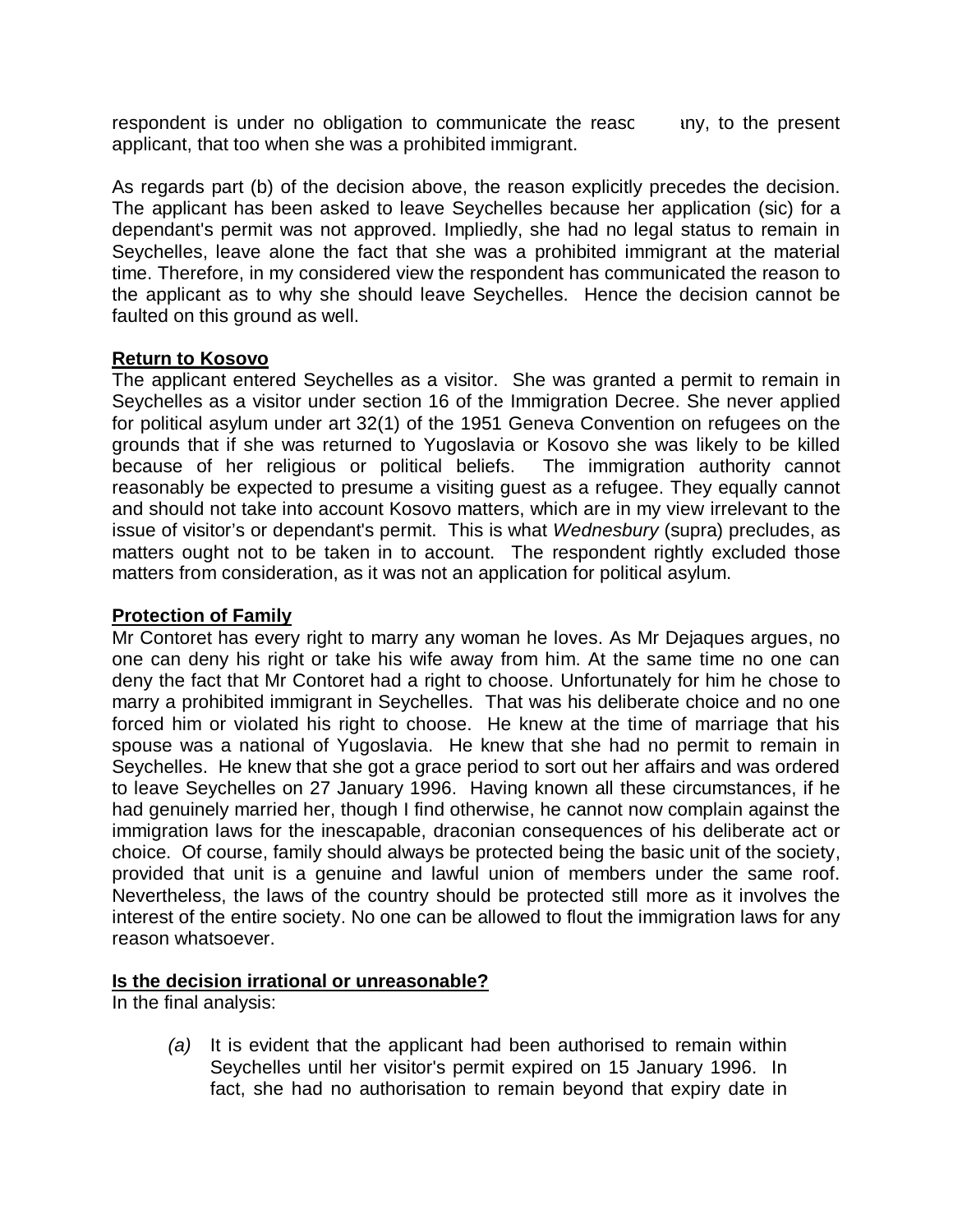terms of section 16(5) of the Decree.

- *(b)* As from 16 January 1996 the Applicant became ipso jure a prohibited immigrant. Still she continued to stay in the country applying several delay tactics and dubious means.
- *(c)* When the applicant was a prohibited immigrant in Seychelles she married Mr Contoret knowing - at the least - that she had no permit to continue her stay in Seychelles.
- *(d)* By a letter dated 11 December 1996, Mr Cont withdrew his guarantee he had furnished for the applicant's permit. This resulted in the applicant likely becoming a charge on the Republic.
- *(e)* The applicant was given first notice in mid December 1995 stating that her permit, which expired on 17 December 1995, would not be renewed. However, she simply ignored the notice and was buying time for no plausible reason.
- *(f)* In the circumstances, one can reasonably and safely infer that the sudden marriage with Mr Contoret at the time when she was about to be deported is undoubtedly a ploy intended to defeat the immigration orders and to circumvent the immigration laws.
- *(g)* The complaint of Mr Contoret against the applicant about her association with people of questionable character and the alleged drug use and the photographs cannot be given much weight on their own. In any event, the fact remains that the respondent did not revoke or refuse any permit to the applicant on this ground. At any rate, there is no evidence on record to show that applicant was required to leave Seychelles because of this reason.
- *(h)* The dependant's permit was also refused to the applicant who was obviously a prohibited immigrant at that time.
- *(i)* The applicant had no other legal status to remain in the Republic.
- *(j)* Any person who fails to comply with any notice issued to him or her under this Decree shall be guilty of an offence under section 28(1)(i) of the Decree.

In the circumstances, what is the immigration authority expected to do legally and reasonably? Undoubtedly they should require the applicant to leave the Republic. This is exactly what has happened in this case. In view of all the above and having regard to all the relevant circumstances which existed then, I find the decision of the respondent contained in its letter dated 19 February 1996 requiring the applicant to leave Seychelles on or before 28 February 1996 is not irrational or unreasonable. Having